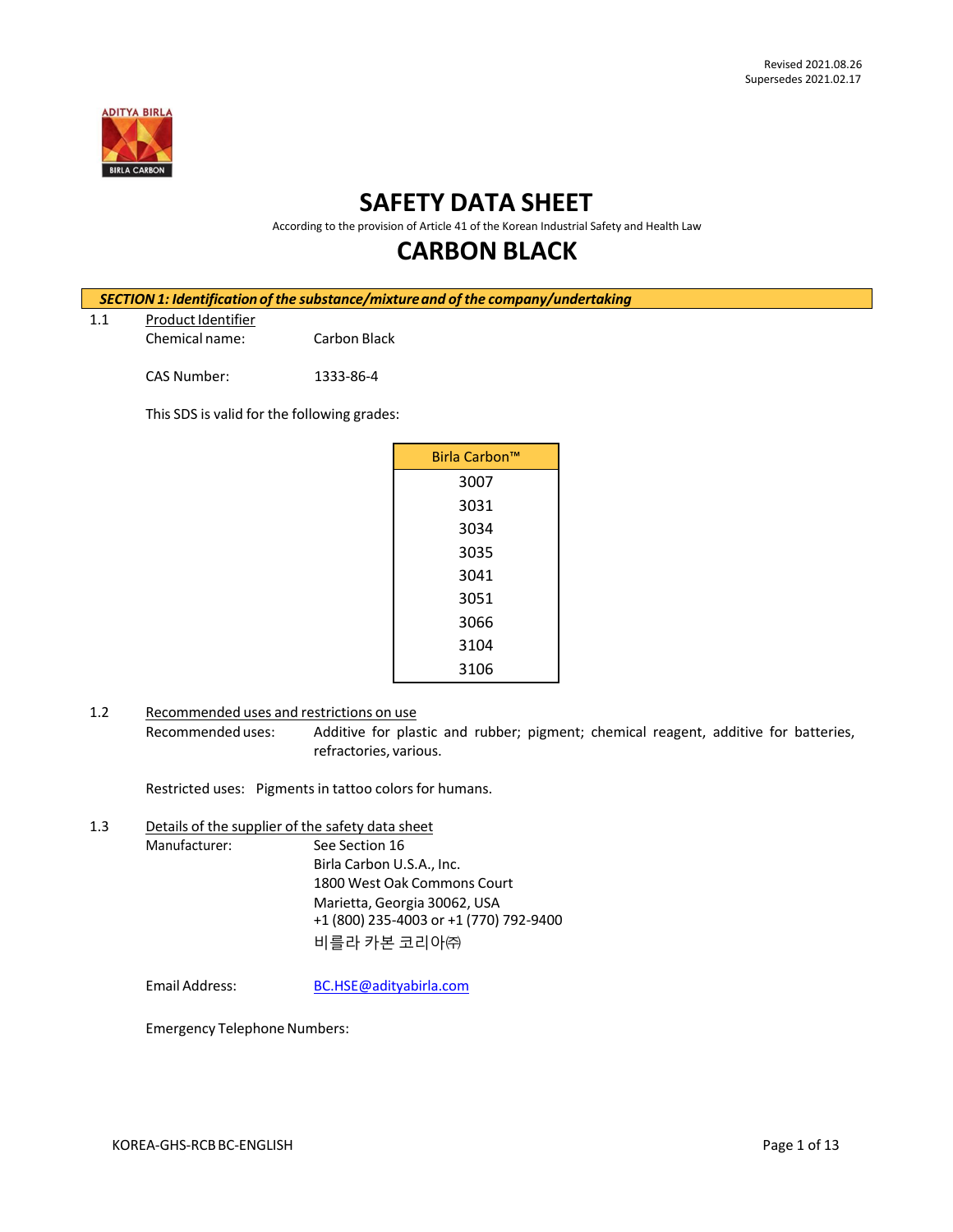|           | <b>Global Incident Response Hotline</b> |                    |                   |                     |                 |  |  |
|-----------|-----------------------------------------|--------------------|-------------------|---------------------|-----------------|--|--|
| Argentina | +54 11 5219 8871                        | China/Asia Pacific | +86 4001 2035 72  | Americas            | +1 760 476 3961 |  |  |
| Australia | +61 280 363 166                         | Korea              | +82 070 4732 5813 | Asia Pacific        | +1 760 476 3960 |  |  |
| Brazil    | +55 11 4349 1907                        | Mexico             | +52 55 41696225   | Europe              | +1 760 476 3962 |  |  |
| Chile     | +56 44 8905208                          | Peru               | +51 1 708 5593    | Middle East/Africa  | +1 760 476 3959 |  |  |
| Colombia  | +57 1 344 1317                          | Thailand           | +66 2105 6177     | Non-Region Specific | +1 760 476 3971 |  |  |
| China     | +86 4001 2001 74                        | United Kingdom     | +0 800 680 0425   | US & Canada         | +1 866 519 4752 |  |  |

#### *SECTION2:Hazard(s) Identification*

- 2.1 Classification of the substance or mixture Korea: Not a hazardous substance
- 2.2 Label elements

.

| Pictogram:               | None |
|--------------------------|------|
| Signal Word:             | None |
| Hazard Statement:        | None |
| Precautionary Statement: | None |

## 2.3 Other hazards

This substance is classified as hazardous as a combustible dust by the United States 2012 OSHA Hazard Communication Standard (29 CFR 1910.1200) and the Canadian Hazardous Products Regulation (HPR) 2015. The signal word, hazard statement and precautionary statementsin the United States and Canada are: WARNING May form combustible dust concentrations in air. Keep away from all ignition sources including heat, sparks and flame. Prevent dust accumulations to minimize explosion hazard. Do not expose to temperatures above 300°C. Hazardous products of combustion can include carbon monoxide, carbon dioxide, oxides of sulfur, and organic products.

| Principle Routes of Exposure: | Inhalation, eye, skin.                                                                                                                                         |
|-------------------------------|----------------------------------------------------------------------------------------------------------------------------------------------------------------|
| Eye:                          | May cause reversible mechanical irritation.                                                                                                                    |
| Skin:                         | May cause mechanical irritation, soiling, and drying of skin. No cases of sensitization<br>in humans have been reported.                                       |
| Inhalation:                   | Dust may be irritating to the respiratory tract. Provide local exhaust ventilation. See<br>Section 8.                                                          |
| Ingestion:                    | Adverse health effects are not expected.                                                                                                                       |
| Carcinogenicity:              | Carbon black is listed by the International Agency for Research on Cancer (IARC) as a<br>Group 2B substance (possibly carcinogenic to humans). See Section 11. |

|     | <b>SECTION 3: Composition/information on ingredients</b> |      |  |  |  |  |
|-----|----------------------------------------------------------|------|--|--|--|--|
| 3.1 | Substance<br>Carbon Black (amorphous)                    | 100% |  |  |  |  |
|     | CAS Number:<br>1333-86-4                                 |      |  |  |  |  |

#### *SECTION 4: First-aid measures*

4.1 Description of first-aid measures

KOREA-GHS-RCB BC-ENGLISH Page 2 of 13 Inhalation: Take affected persons into fresh air. If necessary, restore normal breathing through standard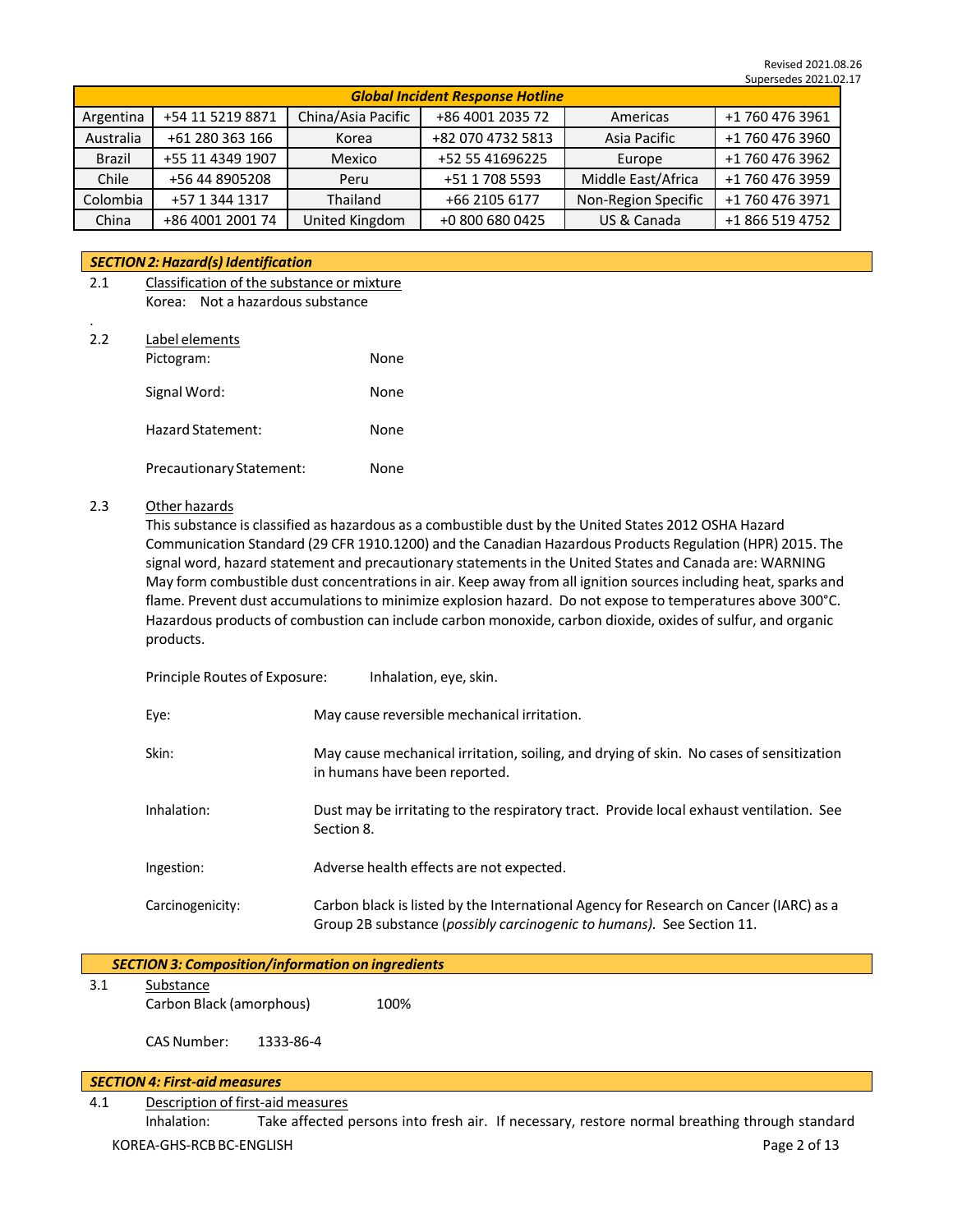first aid measures.

- Skin: Wash skin with mild soap and water. If symptoms persist, seek medical attention.
- Eye: Rinse eyes thoroughly with large volumes of water keeping eyelids open. If symptoms develop, seek medical attention.
- Ingestion: Do not induce vomiting. If conscious, give several glasses of water. Never give anything by mouth to an unconscious person.
- 4.2 Most important symptoms, both acute and delayed Symptoms: Irritating to the eyes and respiratory tract if exposed above the occupational exposure limits. See Section 2.
- 4.3 Indication of any immediate medical attention and special treatment needed Note to physicians: Treatsymptomatically

*SECTION 5: Fire-fighting measures*

- 5.1 Extinguishing media Use foam, carbon dioxide (CO<sub>2</sub>), dry chemical, or water fog. A fog spray is recommended if water is used.
- 5.2 Unsuitable extinguishing media Do not use high pressure media which could cause the formation of a potentially explosible dust-air mixture.
- 5.3 Special hazards arising from the substance or mixture It may not be obvious that carbon black is burning unless the material is stirred and sparks are apparent. Carbon black that has been on fire should be closely observed for at least 48 hours to ensure no smoldering material is present.
- 5.4 Hazardous Combustion Products Carbon monoxide (CO), carbon dioxide (CO<sub>2</sub>), and oxides of sulfur.
- 5.5 Advice for fire fighters Wear full protective firefighting gear, including self-contained breathing apparatus(SCBA). Wet carbon black produces very slipper walking surfaces.

*SECTION 6: Accidental release measures*

- 6.1 Personal precautions, protective equipment and emergency procedures Wet carbon black produces slippery walking surfaces. Avoid dust formation. Wear appropriate personal protective equipment and respiratory protection. See Section 8.
- 6.2 Environmentalprecautions Carbon black poses no significant environmental hazards. Contain spilled product on land, if possible. As a matter of good practice, minimize contamination of sewage water, soil, groundwater, drainage systems, or bodies of water.
- 6.3 Methods and materialsfor containment and cleaning up Methods for containment: Prevent further leakage or spillage if safe to do so. Methodsfor cleaning up: Small spills should be vacuumed when possible. Dry sweeping is not recommended. A vacuum equipped with high efficiency particulate air (HEPA) filtration is recommended. If necessary, light water spray will reduce dust for dry sweeping. Large spills may be shoveled into containers. See Section 13.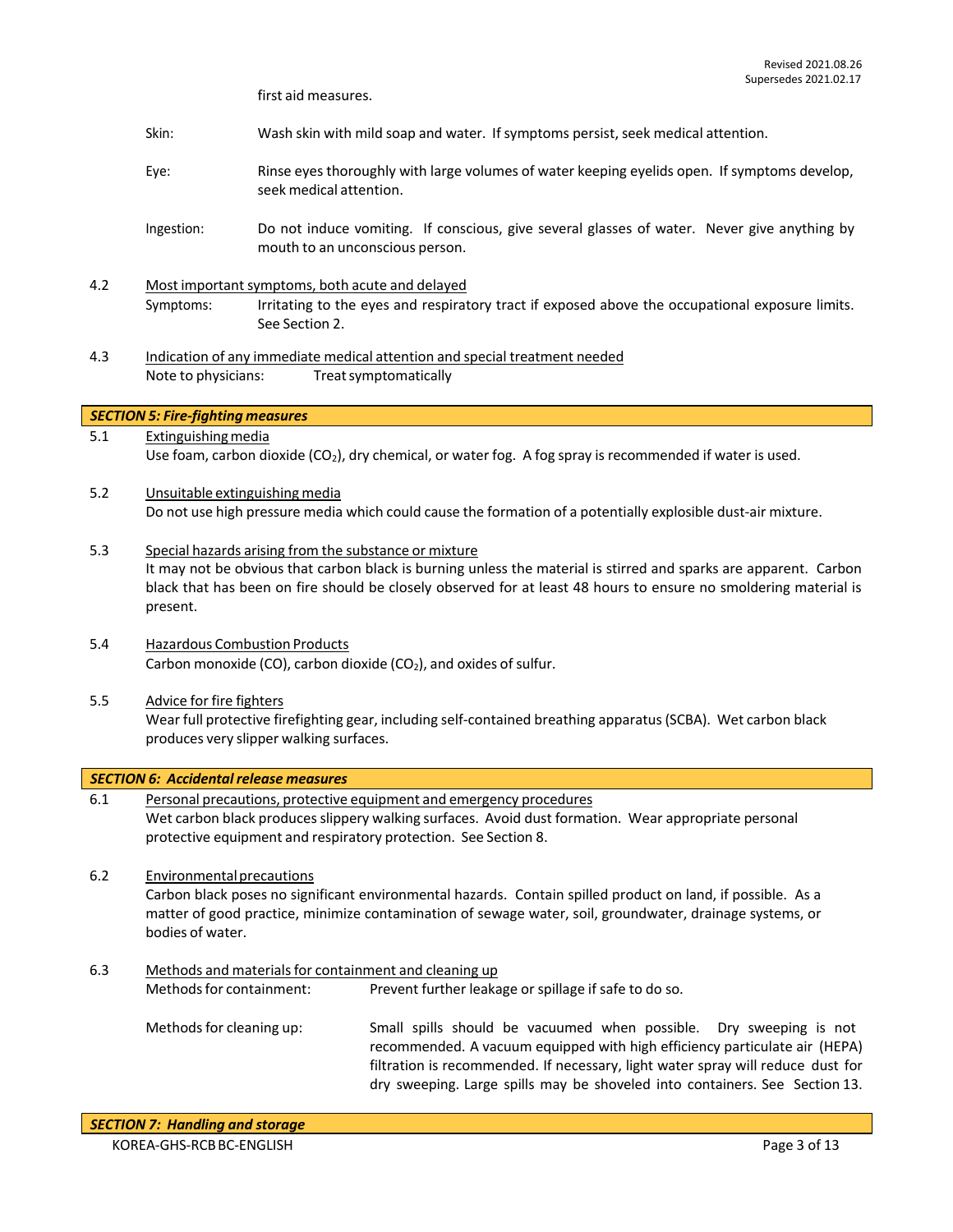### 7.1 Precautions for safe handling

Avoid dust formation. Do not breathe dust. Provide appropriate local exhaust to minimize dust formation. Do not use compressed air.

Take precautionary measures against static discharges. Provide adequate precautions, such as electrical grounding and bonding, or inert atmospheres. Grounding of equipment and conveying systems may be required under certain conditions. Safe work practices include the elimination of potential ignition sources in proximity to carbon black dust; good housekeeping to avoid accumulations of dust on all surfaces; appropriate exhaust ventilation design and maintenance to control airborne dust levelsto below the applicable occupational exposure limit. If hot work is required, the immediate work area must be cleared of carbon black dust.

## 7.2 Conditions for safe storage, including any incompatibilities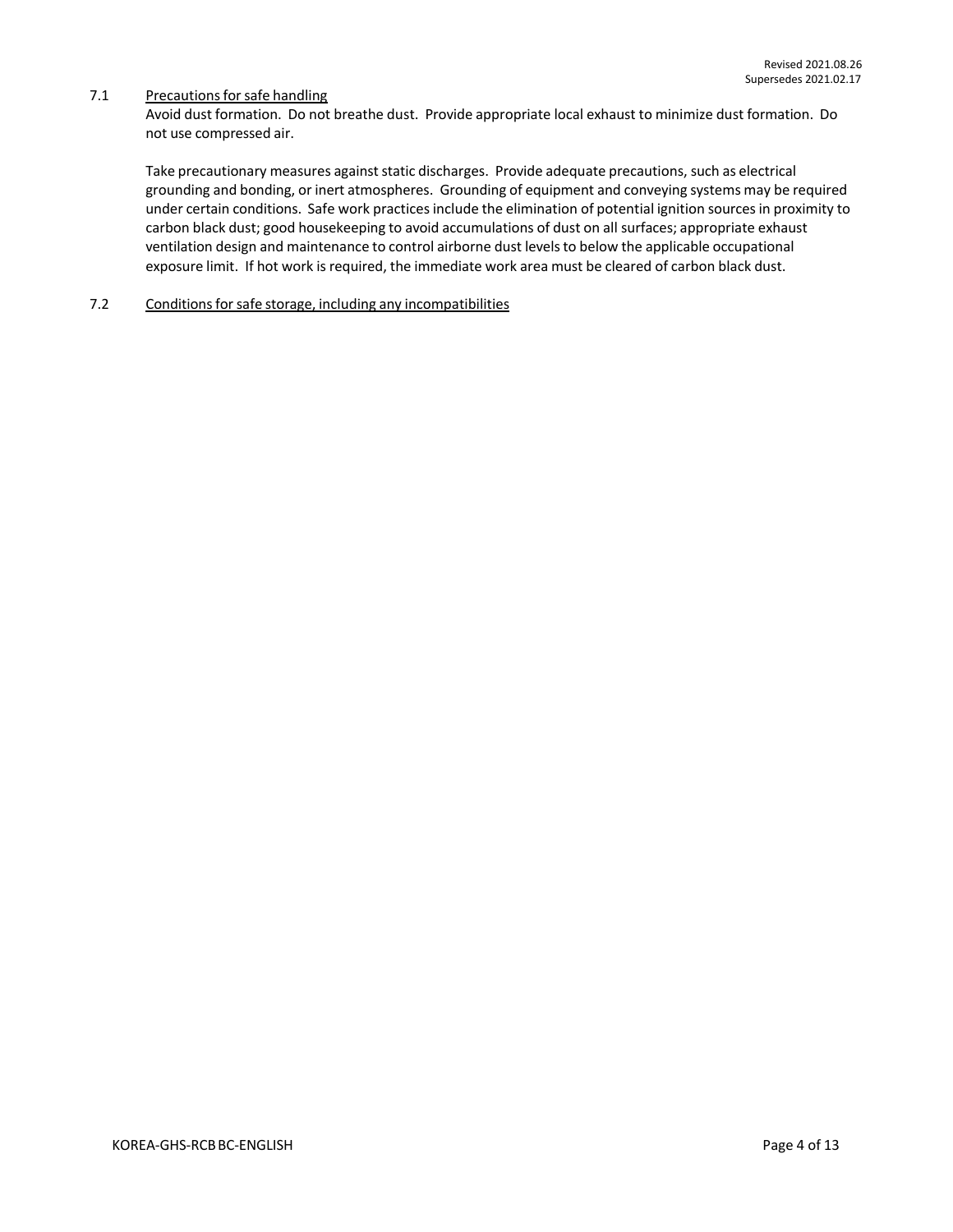Storage conditions: Keep in a dry, cool, and well-ventilated location. Store away from heat, ignition sources, and strong oxidizers.

> Carbon black is not classifiable as a Division 4.2 self-heating substance under the UN test criteria. However, current UN criteria for determining if a substance is selfheating is volume dependent. This classification may not be appropriate for large volume storage container.

> Before entering vessels and confined spaces containing carbon black, test for adequate oxygen, flammable gases and potential toxic air contaminants. Do not allow dust to accumulate on surfaces.

Incompatiblematerials: Strong oxidizers.

#### *SECTION 8: Exposure controls/personal protection*

8.1 Control parameters

Exposure guidelines: Representative occupational exposure limits currently available for carbon black (CAS number: 1333-86-4). Country listing is not all inclusive.

| Country              | Concentration, mg/m3                                    |
|----------------------|---------------------------------------------------------|
| Argentina            | 3.5, TWA                                                |
| Australia            | 3.0, TWA, inhalable                                     |
| Belgium              | 3.6, TWA                                                |
| <b>Brazil</b>        | 3.5, TWA                                                |
| Canada (Ontario)     | 3.0 TWA, inhalable                                      |
| China                | 4.0, TWA 8.0, TWA, STEL (15 min)                        |
| Colombia             | 3.0, TWA, inhalable                                     |
| Czech Republic       | 2.0, TWA                                                |
| Egypt                | 3.5, TWA                                                |
| Finland              | 3.5, TWA; 7.0, STEL                                     |
| France - INRS        | 3.5, TWA/VME inhalable                                  |
| Germany - BeKGS527   | 0.5, TWA, respirable; 2.0, TWA, inhalable (DNEL values) |
| Hong Kong            | 3.5, TWA                                                |
| Indonesia            | 3.5, TWA/NABs                                           |
| Ireland              | 3.5, TWA; 7.0, STEL                                     |
| Italy                | 3.5, TWA, inhalable                                     |
| Japan - MHLW         | 3.0                                                     |
| Japan - SOH          | 4.0, TWA; 1.0, TWA, respirable                          |
| Korea                | 3.5, TWA                                                |
| Malaysia             | 3.5, TWA                                                |
| Mexico               | 3.5, TWA                                                |
| Russia               | 4.0, TWA                                                |
| Spain                | 3.5, TWA (VLA-ED)                                       |
| Sweden               | 3.0, TWA                                                |
| United Kingdom       | 3.5, TWA, inhalable; 7.0, STEL, inhalable               |
| <b>EU REACH DNEL</b> | 2.0, TWA, inhalable; 0.5, TWA respirable                |
| <b>United States</b> | 3.5, TWA, OSHA-PEL                                      |
|                      | 3.0, TWA, ACGIH-TLV®, inhalable                         |
|                      | 3.5, TWA, NIOSH-REL                                     |

\*Please consult the current version of the standard or regulation that may apply to your operations.

ACGIH® American Conference of Governmental Industrial Hygienists mg/m3 milligrams per cubic meter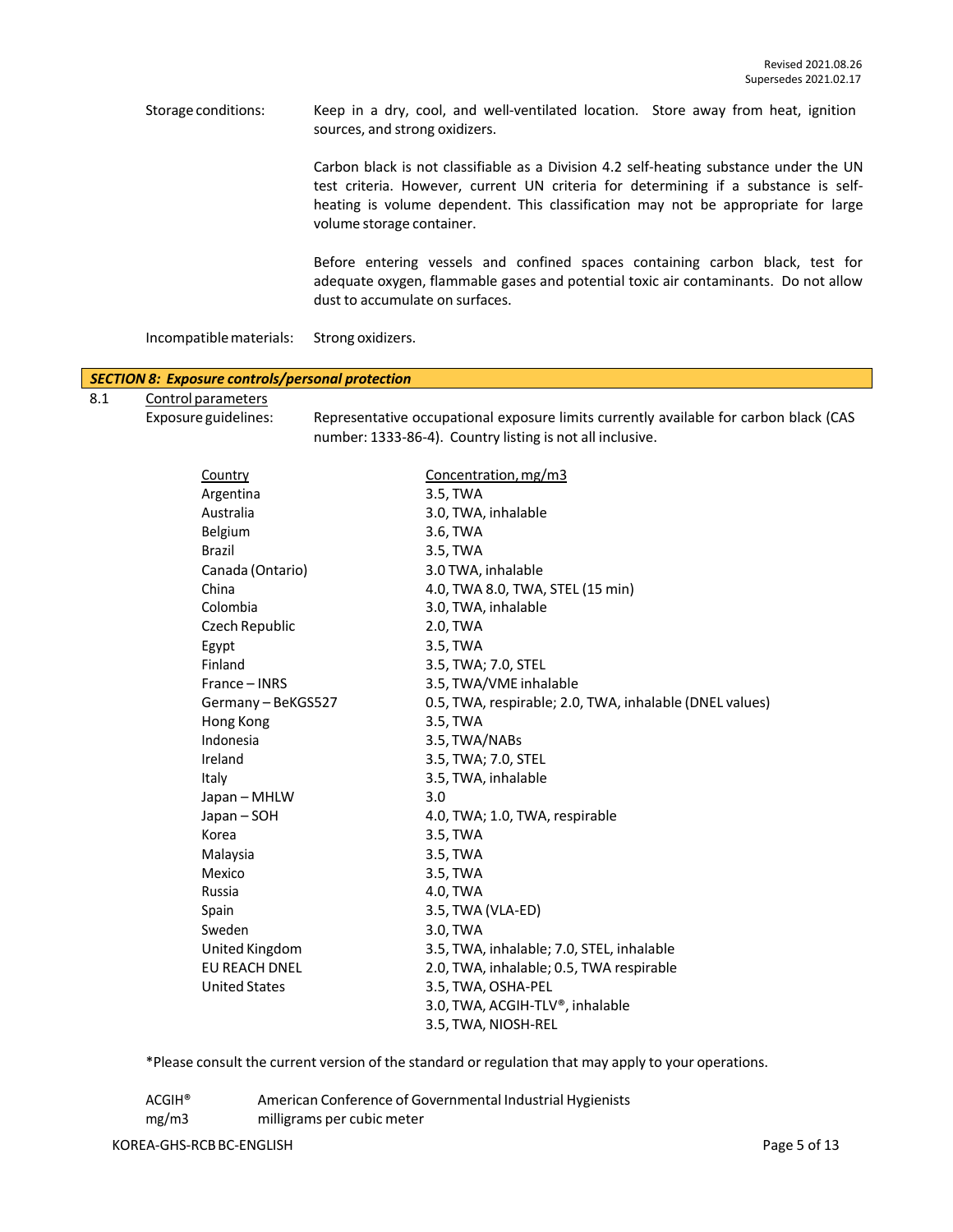| DNEL | Derived no-effect level |
|------|-------------------------|
|      |                         |

- NIOSH National Institute for Occupational Safety and Health
- OSHA Occupational Safety and Health Administration
- PEL permissible exposure limit
- REL recommended exposure limit
- STEL short-term exposure limit
- TLV threshold limit value
- TWA time weighted average, eight (8) hours unless otherwise specified

Predicted No Effect Concentration: Not applicable

#### 8.2 Exposure controls

Engineering controls: Use process enclosures and/or exhaust ventilation to keep airborne dust concentrations below the occupational exposure limit.

#### Personal Protective Equipment (PPE)

Respiratory: Approved air purifying respirator (APR) should be used where airborne dust concentrations are expected to exceed occupational exposure limits. Use a positivepressure, air supplied respirator if there is any potential for uncontrolled release, exposure levels are not known, or in circumstances where APRs may not provide adequate protection.

> When respiratory protection is required to minimize exposures to carbon black, programs should follow the requirements of the appropriate governing body for the country, province or state. Selected references to respiratory protection standards are provided below:

- OSHA 29CFR1910.134, Respiratory Protection
- CR592 Guidelines for Selection and Use of Respiratory Protective Devices (CEN)
- German/European Standard DIN/EN 143, Respiratory Protective Devices for Dusty Materials(CEN)
- Hand protection: Wear protective gloves. Use a barrier cream. Wash hands and skin with mild soap and water.
- Eye/face protection: Wear safety glasses or goggles.
- Skin protection: Wear general protective clothing to minimize skin contact. Wash clothing daily. Work clothes should not be taken home.
- Other: Emergency eyewash and safety showers should be in close proximity. Wash hands and face thoroughly with mild soap before eating or drinking.

Environmental exposure controls: in accordance with all local legislation and permit requirements.

| <b>SECTION 9: Physical and chemical properties</b> |                                                       |                  |              |  |  |  |
|----------------------------------------------------|-------------------------------------------------------|------------------|--------------|--|--|--|
| 9.1                                                | Information on basic physical and chemical properties |                  |              |  |  |  |
|                                                    | Appearance:                                           | powder or pellet |              |  |  |  |
|                                                    | Color:                                                | black            |              |  |  |  |
|                                                    | Odor:                                                 | odorless         |              |  |  |  |
|                                                    | Odor threshold:                                       | not applicable   |              |  |  |  |
|                                                    | Melting point/freezing point:                         | not applicable   |              |  |  |  |
|                                                    | Boiling point/range:                                  | not applicable   |              |  |  |  |
|                                                    | Vapor pressure:                                       | not applicable   |              |  |  |  |
|                                                    | KOREA-GHS-RCB BC-ENGLISH                              |                  | Page 6 of 13 |  |  |  |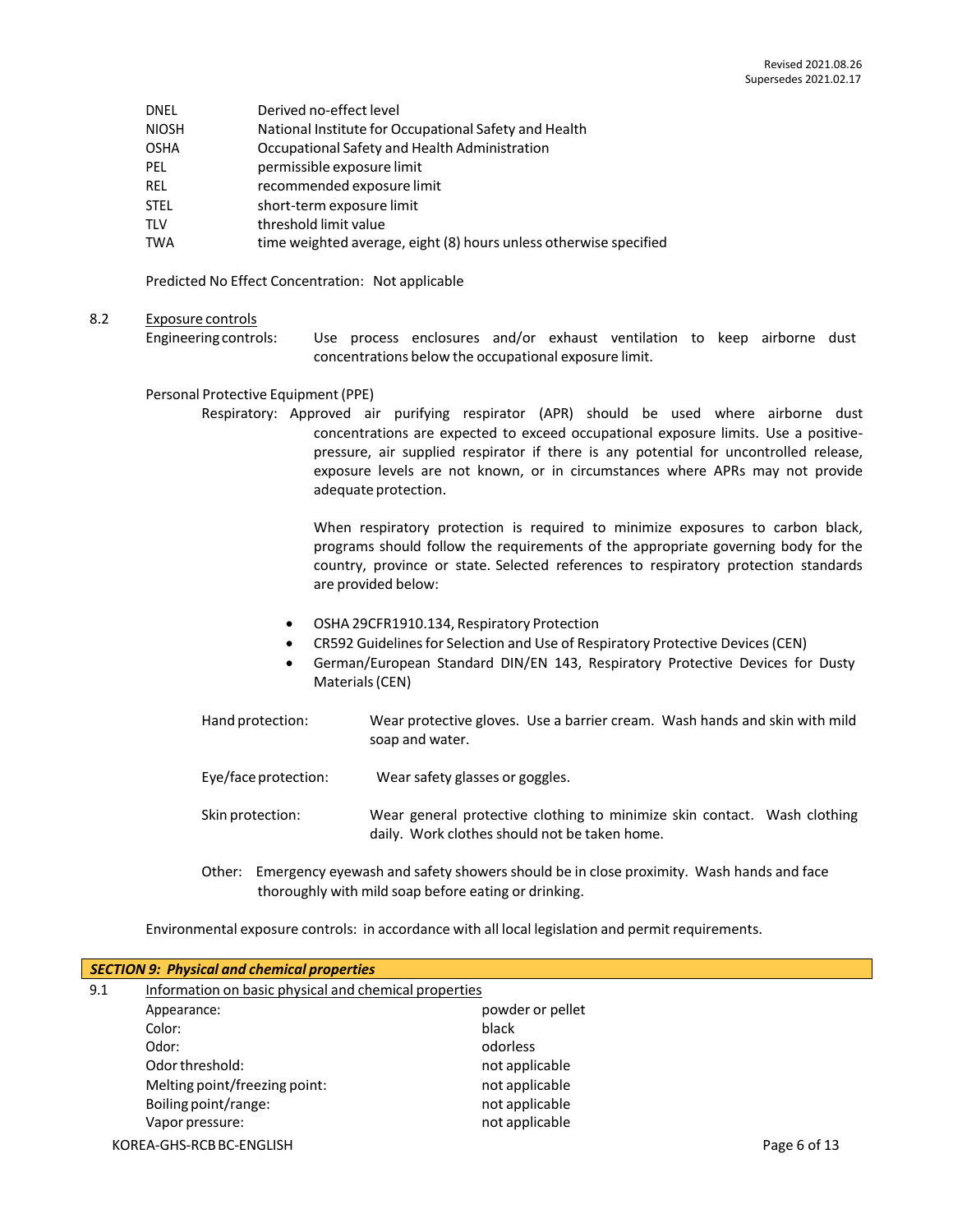|      |                                                               | Supersedes 2021.02.17                                                        |
|------|---------------------------------------------------------------|------------------------------------------------------------------------------|
|      | Vapor Density:                                                | not applicable                                                               |
|      | Oxidizing properties:                                         | not applicable                                                               |
|      | Flash Point:                                                  | not applicable                                                               |
|      | Flammability:                                                 | not flammable                                                                |
|      | <b>Explosive properties:</b>                                  | Dust may form explosible mixture in air                                      |
|      |                                                               |                                                                              |
|      | Explosion limits (air):                                       | not available                                                                |
|      | Upper:                                                        |                                                                              |
|      | Lower:                                                        | 50 $g/m^3$ (dust)                                                            |
|      | Evaporation rate:                                             | not applicable                                                               |
|      | Density: (20ºC):                                              | $1.7 - 1.9$ g/cm <sup>3</sup>                                                |
|      | Bulk density:                                                 | 1.25-40 lb/ft <sup>3</sup> , 20-640 kg/m <sup>3</sup>                        |
|      | Pellets:                                                      | 200-680 kg/m <sup>3</sup>                                                    |
|      | Powder (fluffy):                                              | 20-380 kg/m <sup>3</sup>                                                     |
|      | Solubility (in Water):                                        | insoluble                                                                    |
|      | pH value: (ASTM 1512):                                        | 4-11 [50 g/l water, 68ºF (20ºC)]                                             |
|      | Partition coefficient (n-octanol/water):                      | not applicable                                                               |
|      | Viscosity:                                                    | not applicable                                                               |
|      | Decomposition temperature:                                    | not applicable                                                               |
|      | Auto-ignition temperature:                                    | >140ºC                                                                       |
|      | Minimum Ignition temperature:                                 | >500ºC (BAM Furnace)(VDI 2263)                                               |
|      |                                                               | >315ºC (Godberg-Greenwald Furnace)(VDI 2263)                                 |
|      | Minimum ignition energy:                                      | >10,000 mJ (VDI 2263)                                                        |
|      | Ignition energy:                                              | not available                                                                |
|      | Maximum absolute explosion pressure:                          | 10 bar (VDI 2263)                                                            |
|      | Maximum rate of pressure rise:                                | 30-400 bar/sec (VDI 2263 and ASTM E1226-88)                                  |
|      | <b>Burn Velocity:</b>                                         | > 45 seconds (not classified as "highly flammable" or "easily                |
|      |                                                               | ignitable")                                                                  |
|      | <b>Kst Value:</b>                                             | not available                                                                |
|      | Dust explosion classification:                                | ST <sub>1</sub>                                                              |
|      | Decomposition temperature:                                    | not applicable                                                               |
|      |                                                               |                                                                              |
|      |                                                               |                                                                              |
|      | <b>SECTION 10: Stability and reactivity</b>                   |                                                                              |
| 10.1 | Reactivity                                                    |                                                                              |
|      | May react exothermically upon contact with strong oxidizers.  |                                                                              |
|      |                                                               |                                                                              |
| 10.2 |                                                               |                                                                              |
|      | Chemical stability<br>Stable under normal ambient conditions. |                                                                              |
|      |                                                               |                                                                              |
|      |                                                               |                                                                              |
|      | <b>Explosion data</b>                                         |                                                                              |
|      | Sensitivity to mechanical impact:                             | Not sensitive to mechanical impact                                           |
|      |                                                               |                                                                              |
|      | Sensitivity to static discharge:                              | Dust may form explosible mixture in air. Avoid dust formation. Do not create |
|      |                                                               | a dust cloud. Take precautionary measures against static discharges. Ensure  |
|      |                                                               | all equipment is earthed/grounded before beginning transfer operation.       |
|      |                                                               |                                                                              |
| 10.3 | Possibility of hazardous reactions                            |                                                                              |
|      | Hazardous polymerization:                                     | Does not occur.                                                              |
|      |                                                               |                                                                              |

Possibility of hazardous reactions: None under normal conditions.

## 10.4 Conditions to avoid

Avoid high temperatures >400°C (>752°F) and sources of ignition.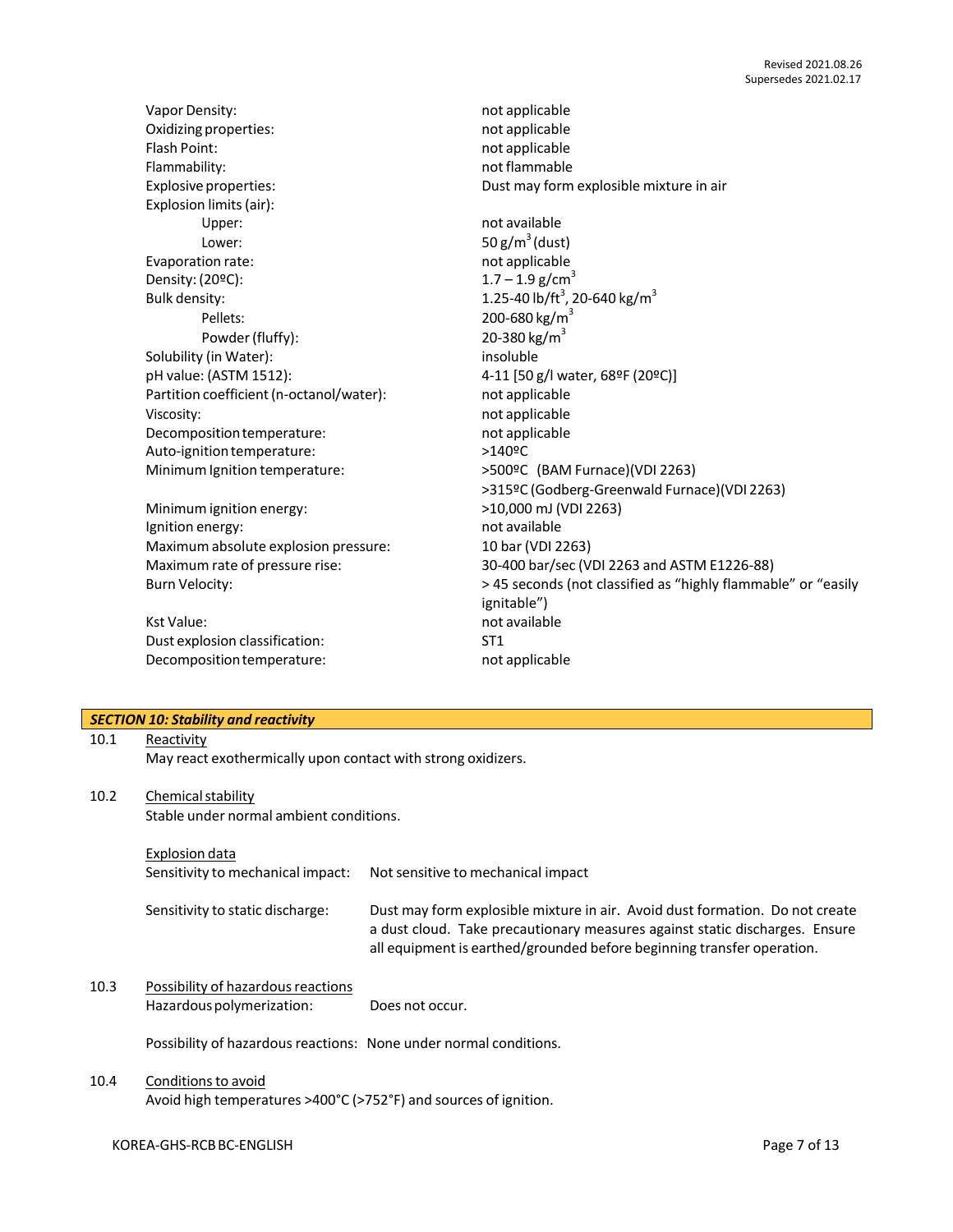## 10.5 Incompatible materials Strong oxidizers.

## 10.6 Hazardous decomposition products Carbon monoxide, carbon dioxide, organic products of combustion, oxides of sulfur.

| <b>SECTION 11: Toxicological information</b> |                                      |                                                                                                                                                                                                                                                                                                                                                                                                                                                                                                                         |                                                                                                                                                                                                                                                                                                                                                                                                                                                                                                                                           |              |  |  |
|----------------------------------------------|--------------------------------------|-------------------------------------------------------------------------------------------------------------------------------------------------------------------------------------------------------------------------------------------------------------------------------------------------------------------------------------------------------------------------------------------------------------------------------------------------------------------------------------------------------------------------|-------------------------------------------------------------------------------------------------------------------------------------------------------------------------------------------------------------------------------------------------------------------------------------------------------------------------------------------------------------------------------------------------------------------------------------------------------------------------------------------------------------------------------------------|--------------|--|--|
| 11.1                                         | Information on toxicological effects |                                                                                                                                                                                                                                                                                                                                                                                                                                                                                                                         |                                                                                                                                                                                                                                                                                                                                                                                                                                                                                                                                           |              |  |  |
| <b>Acute Toxicity:</b>                       |                                      |                                                                                                                                                                                                                                                                                                                                                                                                                                                                                                                         |                                                                                                                                                                                                                                                                                                                                                                                                                                                                                                                                           |              |  |  |
| Oral LD50:                                   |                                      |                                                                                                                                                                                                                                                                                                                                                                                                                                                                                                                         | $LD_{50}$ (rat) > 8000 mg/kg. (Equivalent to OECD TG 401)                                                                                                                                                                                                                                                                                                                                                                                                                                                                                 |              |  |  |
| Inhalation LD50:                             |                                      | No data available                                                                                                                                                                                                                                                                                                                                                                                                                                                                                                       |                                                                                                                                                                                                                                                                                                                                                                                                                                                                                                                                           |              |  |  |
| Dermal LD50:                                 |                                      | No data available                                                                                                                                                                                                                                                                                                                                                                                                                                                                                                       |                                                                                                                                                                                                                                                                                                                                                                                                                                                                                                                                           |              |  |  |
| Skin corrosion/irritation:                   |                                      | Rabbit: not irritating. (Equivalent to OECD TG 404)<br>Edema = 0 (max. attainable irritation score: 4)<br>Erythema = 0 (max. attainable irritation score: 4)<br>Assessment: Not irritating to skin.                                                                                                                                                                                                                                                                                                                     |                                                                                                                                                                                                                                                                                                                                                                                                                                                                                                                                           |              |  |  |
| Serious eye damage/irritation:               |                                      | Rabbit: not irritating. (OECD TG 405)<br>Cornea: 0 (max. attainable irritation score: 4)<br>Iris: 0 (max. attainable irritation score: 2)<br>Conjunctivae: 0 (max. attainable irritation score: 3)<br>Chemosis: 0 (max. attainable irritation score: 4)<br>Assessment: Not irritating to the eyes.                                                                                                                                                                                                                      |                                                                                                                                                                                                                                                                                                                                                                                                                                                                                                                                           |              |  |  |
| Sensitization:                               |                                      | Guinea pig skin (Buehler Test): Not sensitizing (OECD TG 406)<br>Assessment: Not sensitizing in animals.<br>No cases of sensitization in humans have been reported.                                                                                                                                                                                                                                                                                                                                                     |                                                                                                                                                                                                                                                                                                                                                                                                                                                                                                                                           |              |  |  |
| Germ cell mutagenicity:                      |                                      |                                                                                                                                                                                                                                                                                                                                                                                                                                                                                                                         | In vitro: Carbon black is not suitable to be tested directly in bacterial (Ames<br>test) and other in vitro systems because of its insolubility. However, when<br>organic solvent extracts of carbon black have been tested, results showed no<br>mutagenic effects. Organic solvent extracts of carbon black can contain traces<br>of polycyclic aromatic hydrocarbons (PAHs). A study to examine the<br>bioavailability of these PAHs showed that they are very tightly bound to<br>carbon black and are not bioavailable (Borm, 2005). |              |  |  |
|                                              |                                      | In vivo: In an experimental investigation, mutational changes in the hprt ene<br>were reported in alveolar epithelial cells in the rat following inhalation<br>exposure to carbon black (Driscoll, 1997). This observation is considered to<br>be rat-specific and a consequence of "lung overload," which leads to chronic<br>inflammation and release of reactive oxygen species. This is considered to be<br>a secondary genotoxic effect and, thus, carbon black itself would not be<br>considered to be mutagenic. |                                                                                                                                                                                                                                                                                                                                                                                                                                                                                                                                           |              |  |  |
|                                              |                                      |                                                                                                                                                                                                                                                                                                                                                                                                                                                                                                                         | Assessment: In vivo mutagenicity in rats occurs by mechanisms secondary to<br>a threshold effect and is a consequence of "lung overload," which leads to<br>chronic inflammation and the release of genotoxic oxygen species. This<br>mechanism is considered to be a secondary genotoxic effect and, thus, carbon<br>black itself would not be considered to be mutagenic.                                                                                                                                                               |              |  |  |
| Carcinogenicity:                             |                                      | <b>Animal toxicity</b>                                                                                                                                                                                                                                                                                                                                                                                                                                                                                                  | Rat, oral, duration 2 years.                                                                                                                                                                                                                                                                                                                                                                                                                                                                                                              |              |  |  |
| KOREA-GHS-RCB BC-ENGLISH                     |                                      |                                                                                                                                                                                                                                                                                                                                                                                                                                                                                                                         |                                                                                                                                                                                                                                                                                                                                                                                                                                                                                                                                           | Page 8 of 13 |  |  |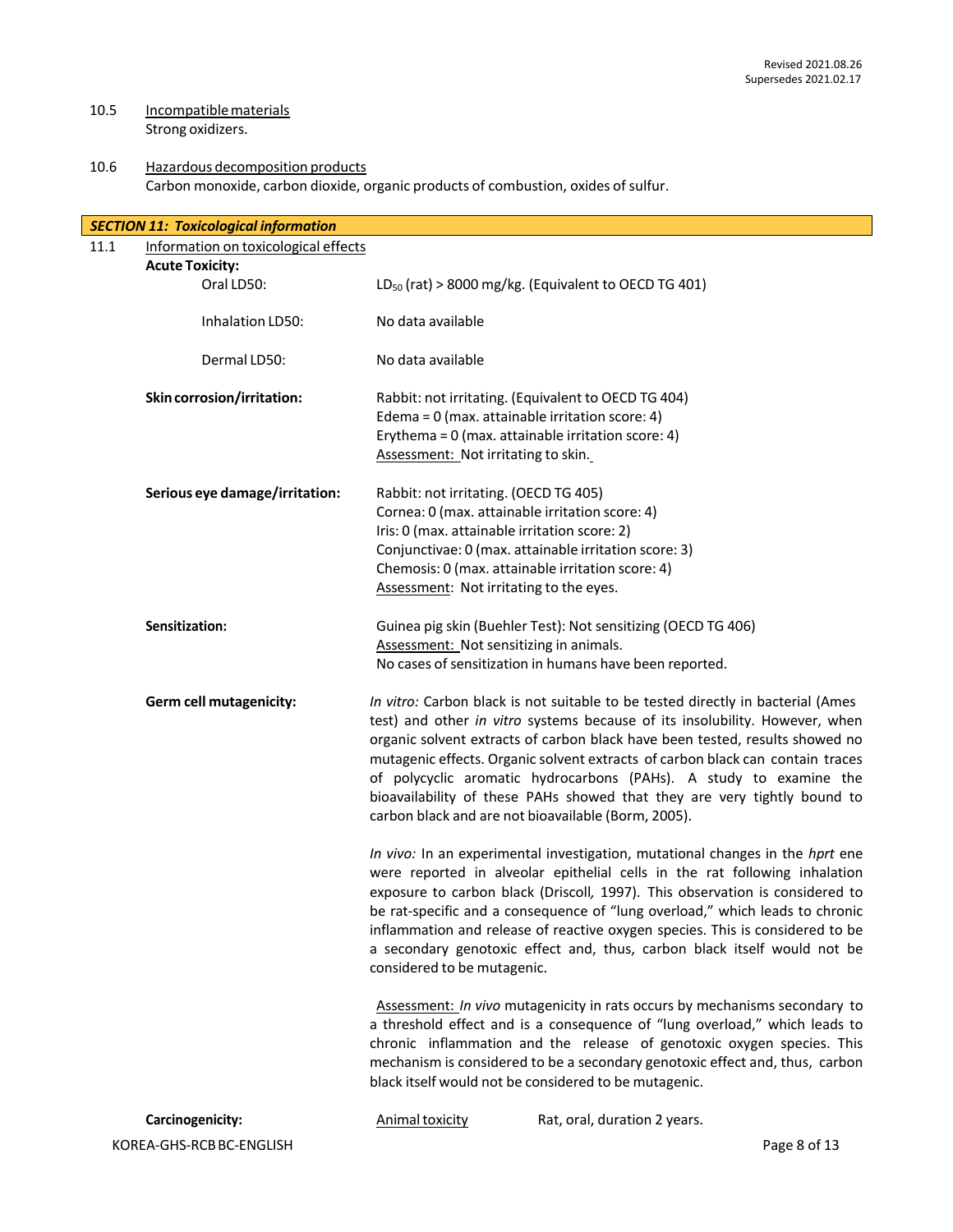Effect: no tumors.

Mouse, oral, duration 2 years. Effect: no tumors.

Mouse, dermal, duration 18 months. Effect: no skin tumors.

Rat, inhalation, duration 2 years. Target organ: lungs. Effect: inflammation, fibrosis, tumors.

Note: Tumors in the rat lung are considered to be related to "lung overload" rather than to a specific chemical effect of carbon black itself in the lung. These effects in rats have been reported in many studies on other poorly soluble inorganic particles and appear to be rat specific (ILSI, 2000). Tumors have not been observed in other species (i.e., mouse and hamster) for carbon black or other poorly soluble particles under similar circumstances and study conditions.

#### Mortality studies(human data)

A study on carbon black production workers in the UK (Sorahan, 2001) found an increased risk of lung cancer in two of the five plants studied; however, the increase was not related to the dose of carbon black. Thus, the authors did not consider the increased risk in lung cancer to be due to carbon black exposure. A German study of carbon black workers at one plant (Morfeld, 2006; Buechte, 2006) found a similar increase in lung cancer risk but, like the Sorahan, 2001 (UK study), found no association with carbon black exposure. A large US study of 18 plants showed a reduction in lung cancer risk in carbon black production workers (Dell*,* 2006). Based upon these studies, the February 2006 Working Group at the International Agency for Research on Cancer (IARC) concluded that the human evidence for carcinogenicity was*inadequate* (IARC, 2010).

Since the IARC evaluation of carbon black, Sorahan and Harrington (2007) have re-analyzed the UK study data using an alternative exposure hypothesis and found a positive association with carbon black exposure in two of the five plants. The same exposure hypothesis was applied by Morfeld and McCunney (2009) to the German cohort; in contrast, they found no association between carbon black exposure and lung cancer risk and, thus, no support for the alternative exposure hypothesis used by Sorahan and Harrington.

Overall, as a result of these detailed investigations, no causative link between carbon black exposure and cancer risk in humans has been demonstrated.

#### IARC cancer classification

In 2006 IARC re-affirmed its 1995 finding that there is *"inadequate evidence"* from human health studies to assess whether carbon black causes cancer in humans. IARC concluded that there is *"sufficient evidence*" in experimental animal studies for the carcinogenicity of carbon black. IARC's overall evaluation is that carbon black is *"possibly carcinogenic to humans (Group 2B)".* This conclusion was based on IARC's guidelines, which generally require such a classification if one species exhibits carcinogenicity in two or more animal studies (IARC, 2010).

Solvent extracts of carbon black were used in one study of rats in which skin tumors were found after dermal application and several studies of mice in which sarcomas were found following subcutaneous injection. IARC concluded that there was *"sufficient evidence"* that carbon black extracts can cause cancer in animals(Group 2B).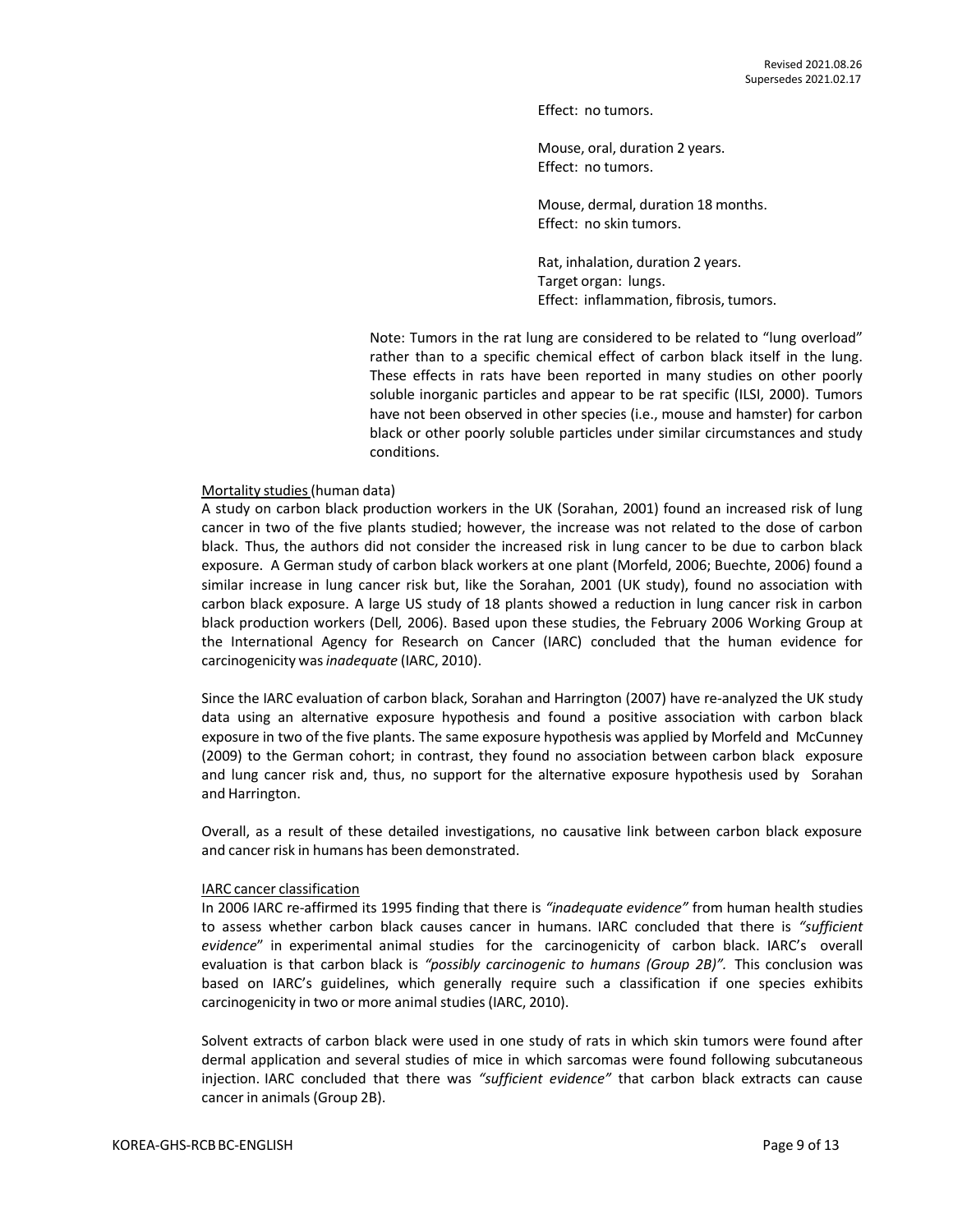ACGIH cancer classification

Confirmed Animal Carcinogen with Unknown Relevance to Humans(Category A3 Carcinogen).

Assessment: Applying the guidelines of self-classification under the Globally Harmonized System of Classification and Labeling of Chemicals, carbon black is not classified as a carcinogen. Lung tumors are induced in rats as a result of repeated exposure to inert, poorly soluble particles like carbon black and other poorly soluble particles. Rat tumors are a result of a secondary non-genotoxic mechanism associated with the phenomenon of lung overload. This is a species-specific mechanism that has questionable relevance for classification in humans. In support of this opinion, the CLP Guidance for Specific Target Organ Toxicity – Repeated Exposure (STOT-RE), cites lung overload under mechanisms not relevant to humans. Human health studies show that exposure to carbon black does not increase the risk of carcinogenicity.

**Reproductive and developmental toxicity:** Assessment: No effects on reproductive organs or fetal development have been reported in long-term repeated dose toxicity studies in animals.

**Specific target organ toxicity** – single exposure (STOT-SE): Assessment: Based on available data, specific

target organ toxicity is not expected after single oral, single inhalation, or single dermal exposure.

#### **Specific target organ toxicity – repeated exposure (STOT-RE):**

Animal toxicity

Repeated dose toxicity: inhalation (rat), 90 days, No Observed Adverse Effect Concentration (NOAEC) = 1.1 mg/m $3$  (respirable)

Target organ/effects at higher doses are lung inflammation, hyperplasia, and fibrosis.

Repeated dose toxicity: oral (mouse), 2 yrs, No Observed Effect Level (NOEL) = 137 mg/kg (body wt.)

Repeated dose toxicity: oral (rat), 2 yrs, NOEL = 52 mg/kg (body wt.)

Although carbon black produces pulmonary irritation, cellular proliferation, fibrosis, and lung tumors in the rat under conditions of lung overload, there is evidence to demonstrate that this response is principally a species-specific response that is not relevant to humans.

#### Morbidity studies(human data)

Results of epidemiological studies of carbon black production workers suggest that cumulative exposure to carbon black may result in small, non-clinical decrements in lung function. A U.S. respiratory morbidity study suggested a 27 ml decline in FEV<sub>1</sub> from a 1 mg/m  $8$  hour TWA daily (inhalable fraction)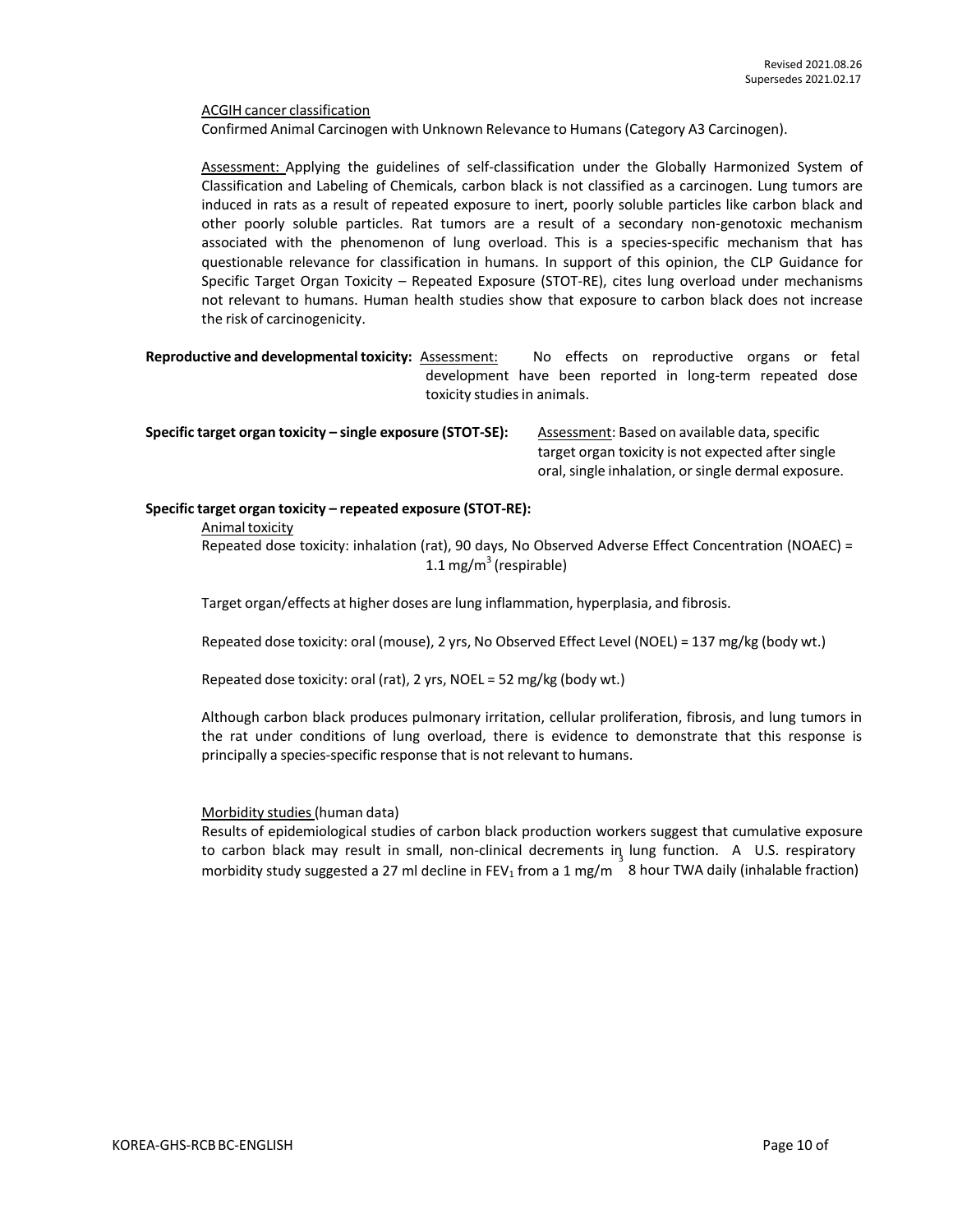exposure over a 40-year period (Harber, 2003). An earlier European investigation suggested that exposure to 1 mg/m<sup>3</sup> (inhalable fraction) of carbon black over a 40-year working lifetime would result in a 48 ml decline in FEV<sub>1</sub> (Gardiner, 2001). However, the estimates from both studies were only of borderline statistical significance. Normal age-related decline over a similar period of time would be approximately 1200 ml.

In the U.S. study, 9% of the highest non-smokers exposure group (in contrast to 5% of the unexposed group) reported symptoms consistent with chronic bronchitis. In the European study, methodological limitations in the administration of the questionnaire limit the conclusions that can be drawn about reported symptoms. This study, however, indicated a link between carbon black and small opacities on chest films, with negligible effects on lung function.

#### Assessment:

**Inhalation** - Applying the guidelines of self-classification under GHS, carbon black is not classified under STOT-RE for effects on the lung. Classification is not warranted on the basis of the unique response of rats resulting from "lung overload" following exposure to poorly soluble particles such as carbon black. The pattern of pulmonary effects in the rat, such as inflammation and fibrotic responses, are not observed in other rodent species, non-human primates, or humans under similar exposure conditions. Lung overload does not appear to be relevant for human health. Overall, the epidemiological evidence from well-conducted investigations has shown no causative link between carbon black exposure and the risk of non- malignant respiratory disease in humans. A STOT-RE classification for carbon black after repeated inhalation exposure is not warranted.

**Oral:** Based on available data, specific target organ toxicity is not expected after repeated oral exposure.

**Dermal:** Based on available data and the chemical-physical properties (insolubility, low absorption potential), specific target organ toxicity is not expected after repeated dermal exposure.

#### **Aspiration hazard:**

Assessment: Based on industrial experience and the available data, no aspiration hazard is expected.

| <b>SECTION 12: Ecological information</b>        |                                                                                                             |  |  |  |  |
|--------------------------------------------------|-------------------------------------------------------------------------------------------------------------|--|--|--|--|
| 12.1<br>Toxicity                                 |                                                                                                             |  |  |  |  |
| Aquatic toxicity:                                |                                                                                                             |  |  |  |  |
| Acute fish toxicity:                             | LCO (96 h) 1000mg/l, Species:<br>Brachydanio rerio (zebrafish),<br>Method: OECD Guideline 203               |  |  |  |  |
| Acute invertebrate toxicity:                     | EC50 (24 h) > 5600 mg/l, Species: Daphnia magna (waterflea),<br>Method: OECD Guideline 202                  |  |  |  |  |
| Acute algae toxicity:                            | EC50 (72 h) >10,000 mg/l, NOEC 10,000 mg/l, Species: Scenedesmus<br>subspicatus, Method: OECD Guideline 201 |  |  |  |  |
| Activated sludge:                                | ECO (3 h) > 400 mg/l, EC10 (3h): ca. 800 mg/l, Method: DEV L3 (TTC<br>test)                                 |  |  |  |  |
| Desetekara eta era al-al-era al-al-Mko<br>$\sim$ |                                                                                                             |  |  |  |  |

## 12.2 Persistence and degradability

Not soluble in water. Expected to remain on soil surface. Not expected to degrade.

#### 12.3 Bioaccumulative potential Not expected because of the physicochemical properties of the substance.

## 12.4 Mobility in soil

Not expected to migrate. Insoluble.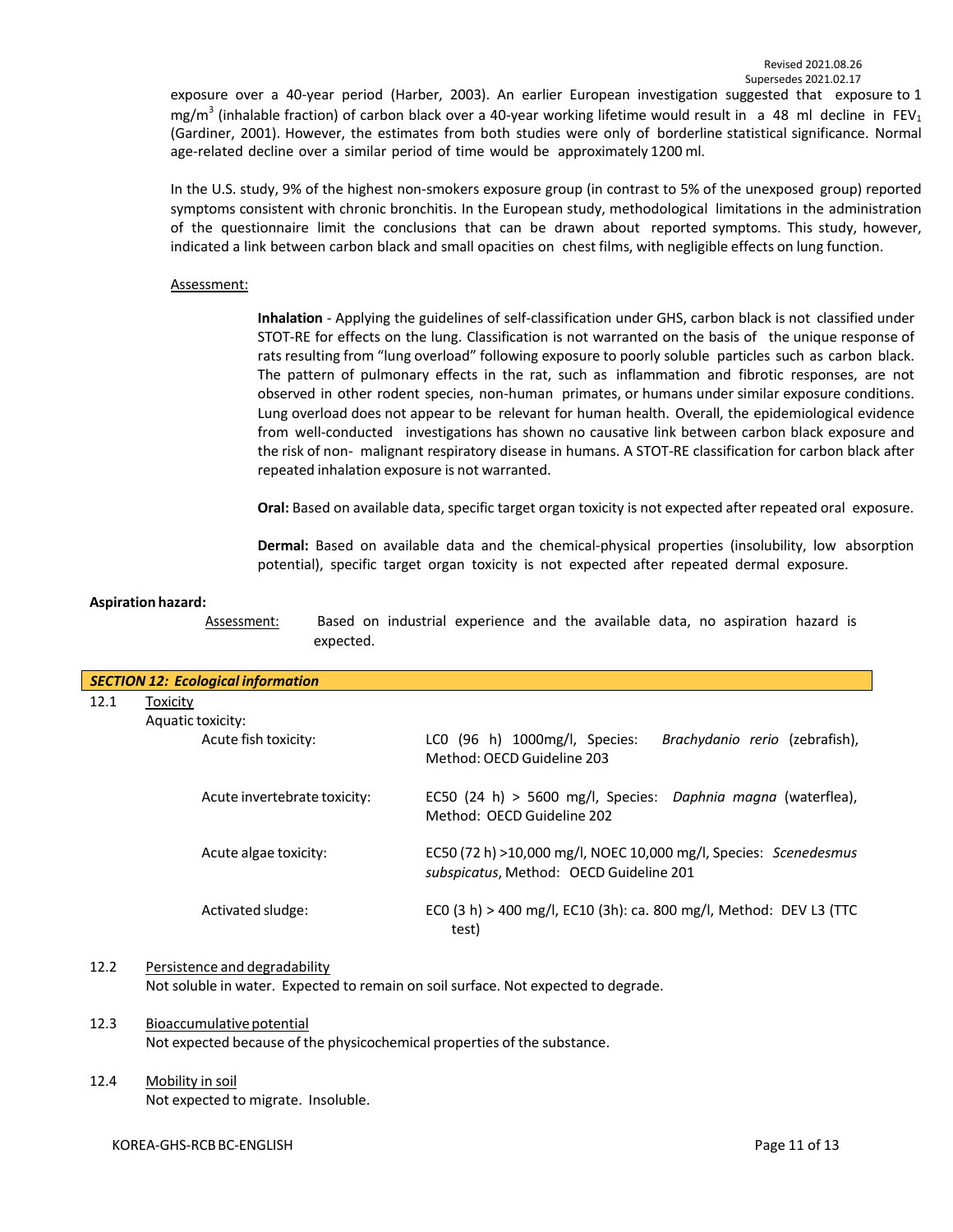- 12.5 Results of PBT and vPvB assessment Carbon black is not a PBT or a vPvB.
- 12.6 Other adverse effects Not available.

|                                                                                                                                                                                                                                                                                                                                                                                                                                                                                                                                                                                                                                                                                                              |                                     | <b>SECTION 13: Disposal considerations</b>                               |  |                                                                  |                |                                                                           |                                                                                |
|--------------------------------------------------------------------------------------------------------------------------------------------------------------------------------------------------------------------------------------------------------------------------------------------------------------------------------------------------------------------------------------------------------------------------------------------------------------------------------------------------------------------------------------------------------------------------------------------------------------------------------------------------------------------------------------------------------------|-------------------------------------|--------------------------------------------------------------------------|--|------------------------------------------------------------------|----------------|---------------------------------------------------------------------------|--------------------------------------------------------------------------------|
| 13.1                                                                                                                                                                                                                                                                                                                                                                                                                                                                                                                                                                                                                                                                                                         |                                     | Waste treatment methods                                                  |  |                                                                  |                |                                                                           |                                                                                |
|                                                                                                                                                                                                                                                                                                                                                                                                                                                                                                                                                                                                                                                                                                              |                                     | Product disposal:                                                        |  |                                                                  |                | appropriate federal, provincial, state, and local authorities.            | Product should be disposed of in accordance with the regulations issued by the |
|                                                                                                                                                                                                                                                                                                                                                                                                                                                                                                                                                                                                                                                                                                              |                                     | Container/Packaging disposal:                                            |  | laws.                                                            |                |                                                                           | Empty packaging must be disposed of in accordance with national and local      |
|                                                                                                                                                                                                                                                                                                                                                                                                                                                                                                                                                                                                                                                                                                              |                                     | <b>SECTION 14: Transport information</b>                                 |  |                                                                  |                |                                                                           |                                                                                |
| The International Carbon Black Association organized the testing of seven ASTM reference carbon blacks according to the<br>UN method, Self-Heating Solids. All seven reference carbon blacks were found to be "Not a self-heating substance of<br>Division 4.2." The same carbon blacks were tested according to the UN method, Readily Combustible Solids and found to<br>be "Not a readily combustible solid of Division 4.1;" under current UN Recommendations on the Transport of Dangerous<br>Goods.<br>The following organizations do not classify carbon black as a "hazardous cargo" if it is "carbon, non-activated, mineral<br>origin." Birla Carbon's carbon black products meet this definition. |                                     |                                                                          |  |                                                                  |                |                                                                           |                                                                                |
|                                                                                                                                                                                                                                                                                                                                                                                                                                                                                                                                                                                                                                                                                                              | <b>DOT</b>                          | <b>IMDG</b>                                                              |  | <b>RID</b>                                                       | <b>ADR</b>     | ICAO (air)                                                                | <b>IATA</b>                                                                    |
|                                                                                                                                                                                                                                                                                                                                                                                                                                                                                                                                                                                                                                                                                                              | 14.1<br>14.2<br>14.3<br>14.4        | UN/ID No<br>Proper shipping name<br><b>Hazard class</b><br>Packing group |  | Not regulated<br>Not regulated<br>Not regulated<br>Not regulated |                |                                                                           |                                                                                |
|                                                                                                                                                                                                                                                                                                                                                                                                                                                                                                                                                                                                                                                                                                              |                                     | <b>SECTION 15: Regulatory information</b>                                |  |                                                                  |                |                                                                           |                                                                                |
| 15.1                                                                                                                                                                                                                                                                                                                                                                                                                                                                                                                                                                                                                                                                                                         |                                     | Industrial Safety and Health Law:                                        |  |                                                                  | Not applicable |                                                                           |                                                                                |
|                                                                                                                                                                                                                                                                                                                                                                                                                                                                                                                                                                                                                                                                                                              | <b>Toxic Chemicals Control Law:</b> |                                                                          |  |                                                                  | Not applicable |                                                                           |                                                                                |
|                                                                                                                                                                                                                                                                                                                                                                                                                                                                                                                                                                                                                                                                                                              | Dangerous Material Safety Control:  |                                                                          |  | Not applicable                                                   |                |                                                                           |                                                                                |
|                                                                                                                                                                                                                                                                                                                                                                                                                                                                                                                                                                                                                                                                                                              | Waste Management:                   |                                                                          |  |                                                                  |                |                                                                           | Dispose of in accordance with federal, state, and local regulations.           |
|                                                                                                                                                                                                                                                                                                                                                                                                                                                                                                                                                                                                                                                                                                              |                                     | International Inventories:                                               |  |                                                                  |                | Carbon black, CAS number 1333-86-4, appears on the following inventories: |                                                                                |
|                                                                                                                                                                                                                                                                                                                                                                                                                                                                                                                                                                                                                                                                                                              |                                     | Australia:<br>Canada:                                                    |  | <b>AICS</b><br>ואח                                               |                |                                                                           |                                                                                |

| Ausu ana.    | <b>AILJ</b>                   |
|--------------|-------------------------------|
| Canada:      | DSL                           |
| China:       | <b>IECSC</b>                  |
| Europe (EU): | EINECS (EINECS-RN: 215-609-9) |
| Japan:       | <b>ENCS</b>                   |
| Korea:       | KECI                          |
| Philippines: | <b>PICCS</b>                  |
| Taiwan:      | TCSI                          |
| New Zealand: | <b>NZIOC</b>                  |
| USA:         | <b>TSCA</b>                   |
|              |                               |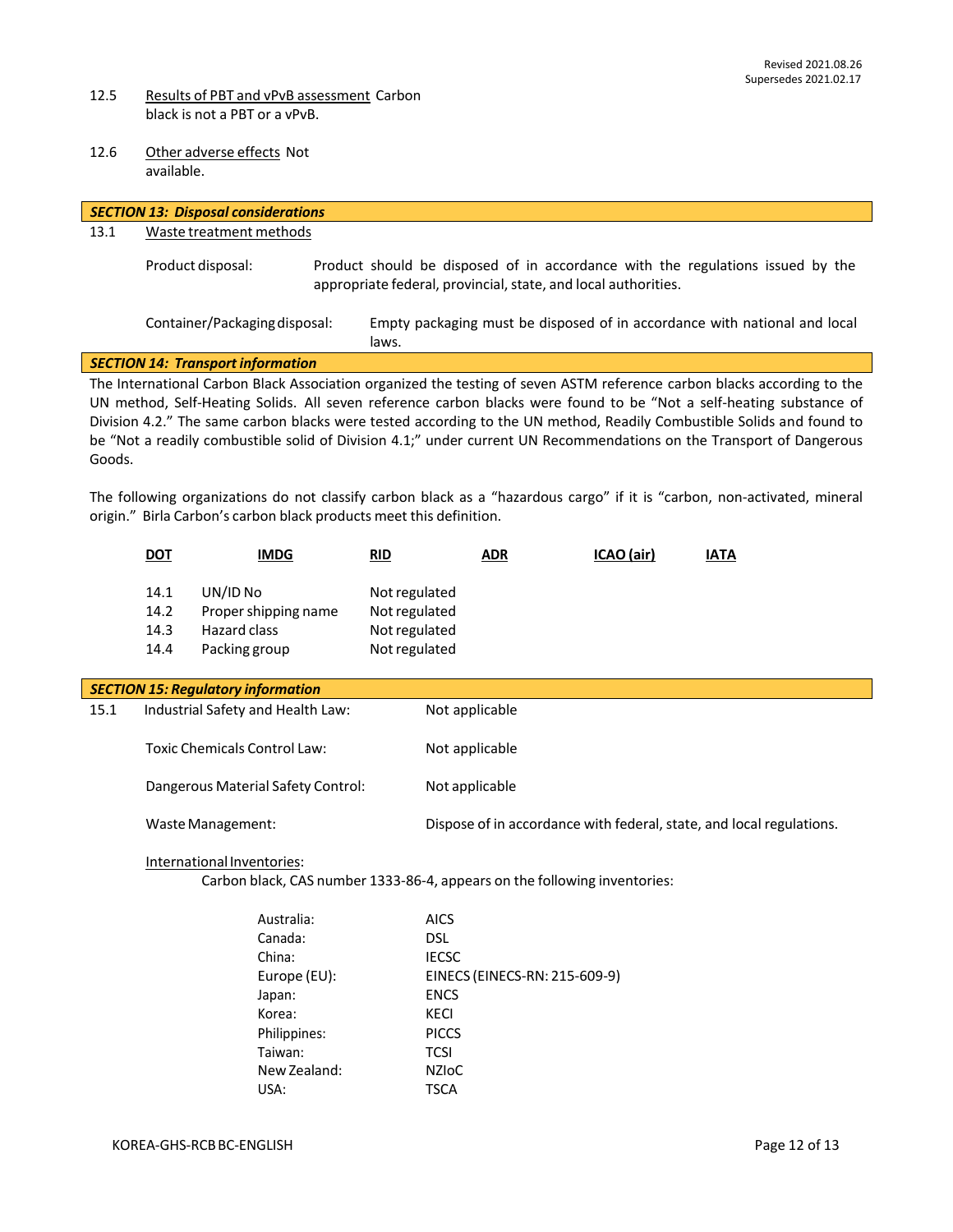## *SECTION 16: Other Information*

| <b>Contact Information</b>      |                                  |                                    |                                  |
|---------------------------------|----------------------------------|------------------------------------|----------------------------------|
| Birla Carbon U.S.A., Inc.       | Birla Carbon Brasil Ltda.        | Birla Carbon Egypt S.A.E.          | Birla Carbon China (Weifang)     |
| 370 Columbian Chemicals Lane    | Estrada Renê Fonseca S/N         | El-Nahda Road                      | Co., Ltd.                        |
| Franklin, LA 70538-1149, U.S.A. | Cubatão SP Brazil                | Amreya, Alexandria, Egypt          | Binhai Economic Development      |
| Telephone +1 337 836 5641       | CEP 11573-904                    | +20 3 47 70 102                    | Zone                             |
|                                 | PABX Operator +55 13 3362 7100   |                                    | Weifang, Shandong, 262737,       |
|                                 |                                  |                                    | <b>PRC</b>                       |
|                                 |                                  |                                    | Telephone +86 (0536) 530 5978    |
| Birla Carbon U.S.A., Inc.       | Birla Carbon Italy S.R.L.        | Birla Carbon India Private Limited | Birla Carbon China (Jining) Co.  |
| 3500 South Road S               | Via S Cassiano, 140              | K-16, Phase II, SIPCOT Industrial  | Ltd.                             |
| Ulysses, KS 67880-8103, U.S.A.  | I - 28069 San Martino di Trecate | Complex                            | No. 6, Chenguang Road, Jibei     |
| Telephone +1 620 356 3151       | (NO) Italy                       | Gummidipoondi - 601201             | High-Tech Industry Park Zone     |
|                                 | Telephone +39 0321 7981          | Dist: Thiruvallur, Tamil Nadu      | Jining City, Shandong Province   |
|                                 |                                  | India                              | The People's Republic of China,  |
|                                 |                                  | +91 44 279 893 01                  | 272000                           |
|                                 |                                  |                                    | Telephone +86 (0537) 677 9018    |
| Birla Carbon Canada Ltd.        | Birla Carbon Hungary Ltd.        | Birla Carbon India Private Limited | Birla Carbon Korea Co., Ltd.     |
| 755 Parkdale Ave. North         | H - 3581 Tiszaújváros            | Village Lohop, Patalganga,         | #1-3, Ulha-Dong                  |
| P.O. Box 3398, Station C        | P.O.B. 61, Hungary               | Taluka: Khalapur                   | Yeosu city, cheonnam 555-290,    |
| Hamilton, Ontario L8H 7M2       | Telephone +36 49 544 000         | Dist.: Raigad 410207               | Korea                            |
| Canada                          |                                  | Maharashtra, India                 | Telephone 82-61-688-3330         |
| Telephone +1 905 544 3343       |                                  | +91 22 2192 250133                 |                                  |
| Birla Carbon Brasil Ltda.       | Birla Carbon Spain, S.L.U.       | Birla Carbon India Private Limited | Birla Carbon Thailand Public Co. |
| Via Frontal km, 1, S/N. Polo    | Carretera Gajano-Pontejos        | Murdhwa Industrial Area            | Ltd.                             |
| Petroquimico                    | 39792 Gajano, Cantabria          | P.O. Renukook, Dist: Sonebhadra    | 44 M.1, T. Posa, A. Muang        |
| Camaçari Bahia Brazil           | Apartado 283, Santander, Spain   | $U.P. Pin - 231217$                | Angthong 14000                   |
| CEP 42.810-320                  | Telephone +34 942 503030         | India                              | +66 35 672 150-4                 |
| Telephone +55 71 3616 1100      |                                  | +91 5446 252 387/88/89/90/91       |                                  |

#### References:

Borm, P.J.A., Cakmak, G., Jermann, E., Weishaupt C., Kempers, P., van Schooten,FJ., Oberdorster, G., Schins, RP. (2005) Formation of PAH-DNA adducts after in-vivo and vitro exposure of rats and lung cell to different commercial carbon blacks. Tox.Appl. Pharm. 1:205(2):157-67.

Buechte, S, Morfeld, P, Wellmann, J, Bolm-Audorff, U, McCunney, R, Piekarski, C. (2006) Lung cancer mortality and carbon black exposure – A nested case-control study at a German carbon black production plant. J.Occup. Env.Med. 12: 1242-1252.

Dell, L, Mundt, K, Luipold, R, Nunes, A, Cohen, L, Heidenreich, M, Bachand, A. (2006) A cohort mortality study of employees in the United States carbon black industry. J.Occup. Env. Med. 48(12): 1219-1229.

Driscoll KE, Deyo LC, Carter JM, Howard BW, Hassenbein DG and Bertram TA (1997) Effects of particle exposure and particle-elicited inflammatory cells on mutation in rat alveolar epithelial cells. Carcinogenesis 18(2) 423- 430.

Gardiner K, van Tongeren M, Harrington M. (2001) Respiratory health effects from exposure to carbon black: Results of the phase 2 and 3 cross sectional studies in the European carbon black manufacturing industry. Occup. Env. Med. 58: 496-503.

Harber P, Muranko H, Solis S, Torossian A, Merz B. (2003) Effect of carbon black exposure on respiratory function and symptoms. J. Occup. Env. Med. 45: 144-55.

ILSI Risk Science Institute Workshop: The Relevance of the Rat Lung Response to Particle to Particle Overload for Human Risk Assessment. Inh. Toxicol. 12:1-17 (2000).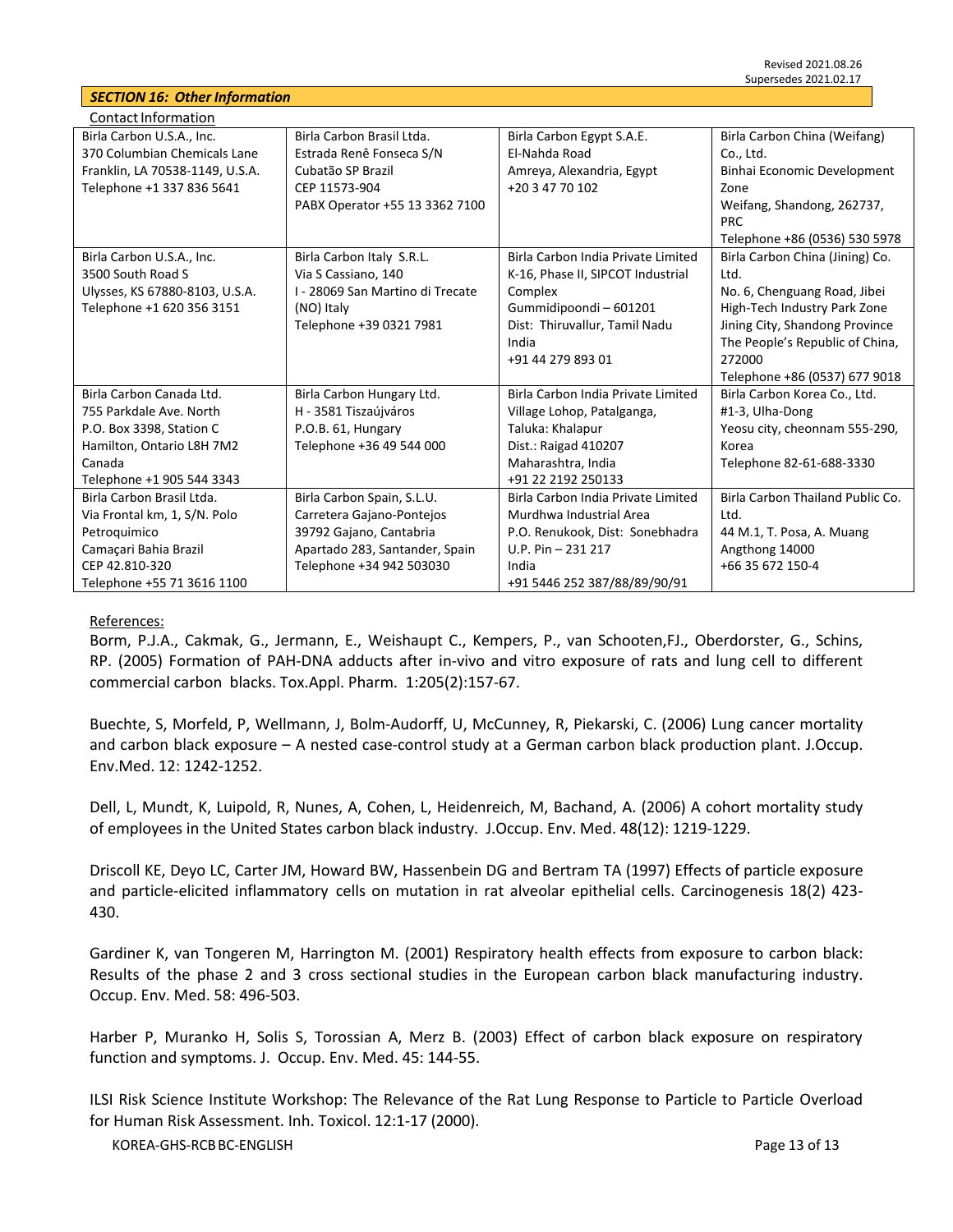International Agency for Research on Cancer: IARC Monographs on the Evaluation of Carcinogenic Risks to Humans (2010), Vol. 93, February 1-14, 2006, Carbon Black, Titanium Dioxide, and Talc. Lyon, France.

Morfeld P, Büchte SF, Wellmann J, McCunney RJ, Piekarski C (2006). Lung cancer mortality and carbon black exposure: Cox regression analysis of a cohort from a German carbon black production plant. J. Occup.Env.Med.48(12):1230-1241.